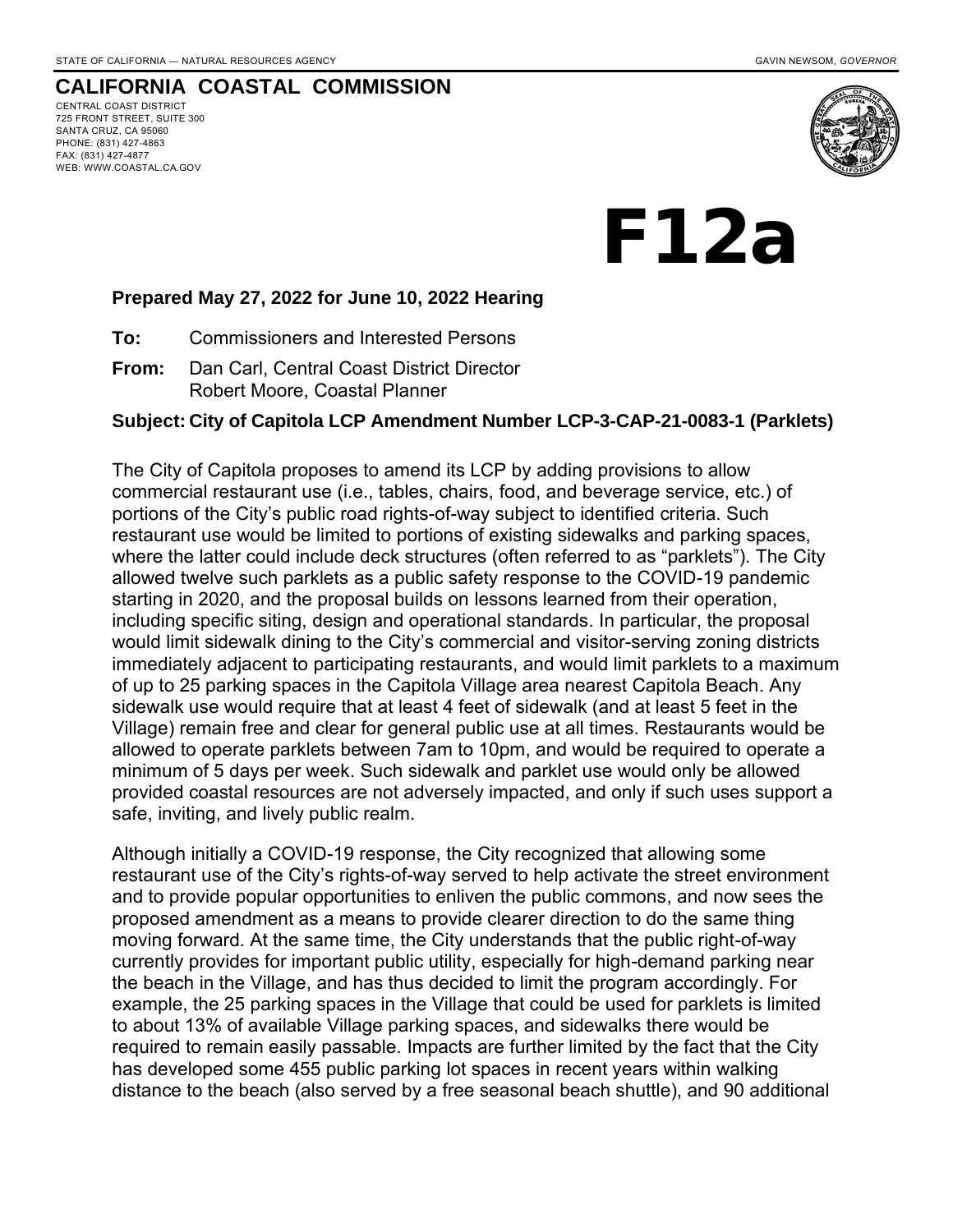public parking spaces are available in adjacent areas. 1 In addition, the use of any one parking space would require the provision of two new bike parking spaces, and the City proposes additional offsetting measures (e.g., reestablishing some 60 public benches in the Village area). Finally, the program would require the use of high-quality materials and designs meant to ensure that the ambiance of these public throughfares, and the viewsheds of which they are a part, are not degraded.

Staff is generally supportive of the City's efforts to energize these City streets in these ways, including as the Village and its surrounding area is a prime visitor destination along California's Central Coast, and it is extremely popular not only for beach going but also for the Village's shops, restaurants, and bars just off the sand. At the same time, staff is concerned that the use of such public spaces for commercial endeavors has the potential to reduce general public access. Although the City has done what it can to limit and offset such impacts, including in terms of all of the public access amenities that the City provides for public enjoyment every day, such concerns remain, especially if the program does not operate and function as envisioned in the Village area. To address such concerns, staff worked closely with City staff on potential modifications to ensure that CDPs under the program can be reevaluated (initially at 3 years, and thereafter on 5-year intervals), including to provide both a potential regulatory backstop as well as a means of facilitating appropriate adaptation and changes over time. Additional suggested modifications clarify CDP requirements.

With such changes, staff believes that the proposed amendment is consistent with and adequate to carry out the LCP's Land Use Plan (i.e., the standard of review for this proposal), and City staff is in agreement with the staff recommendation. Therefore, staff recommends that the Commission approve the amendment with suggested modifications. The required motions and resolutions are found on page 5 below.

### **Staff Note: LCP Amendment Action Deadline**

This proposed LCP amendment was filed as complete on May 25, 2022. The proposed amendment affects the LCP's Implementation Plan, and the 60-working-day action deadline is August 17, 2022. Thus, unless the Commission extends the action deadline (it may be extended by up to one year), the Commission has until August 17, 2022 to take a final action on this LCP amendment.

Therefore, if the Commission does not take a final action in this case at the June 2022 Commission meeting (e.g., if the Commission instead chooses to postpone/continue LCP amendment consideration), then staff recommends that, as part of such non-final action, the Commission extend the deadline for final Commission action on the proposed amendment by one year. To do so, staff recommends a YES vote on the motion below. Passage of the motion will result in a new deadline for final Commission action on the proposed LCP amendment. The motion passes only by an affirmative vote of a majority of the Commissioners present.

*Motion: I move that the Commission extend the time limit to act on City of Capitola Local Coastal Program Amendment Number LCP-3-CAP-21-0083-1 to* 

<sup>1</sup> So, all told, the up to 25 parklet spaces would account for 3.4% of Village/beach parking spaces.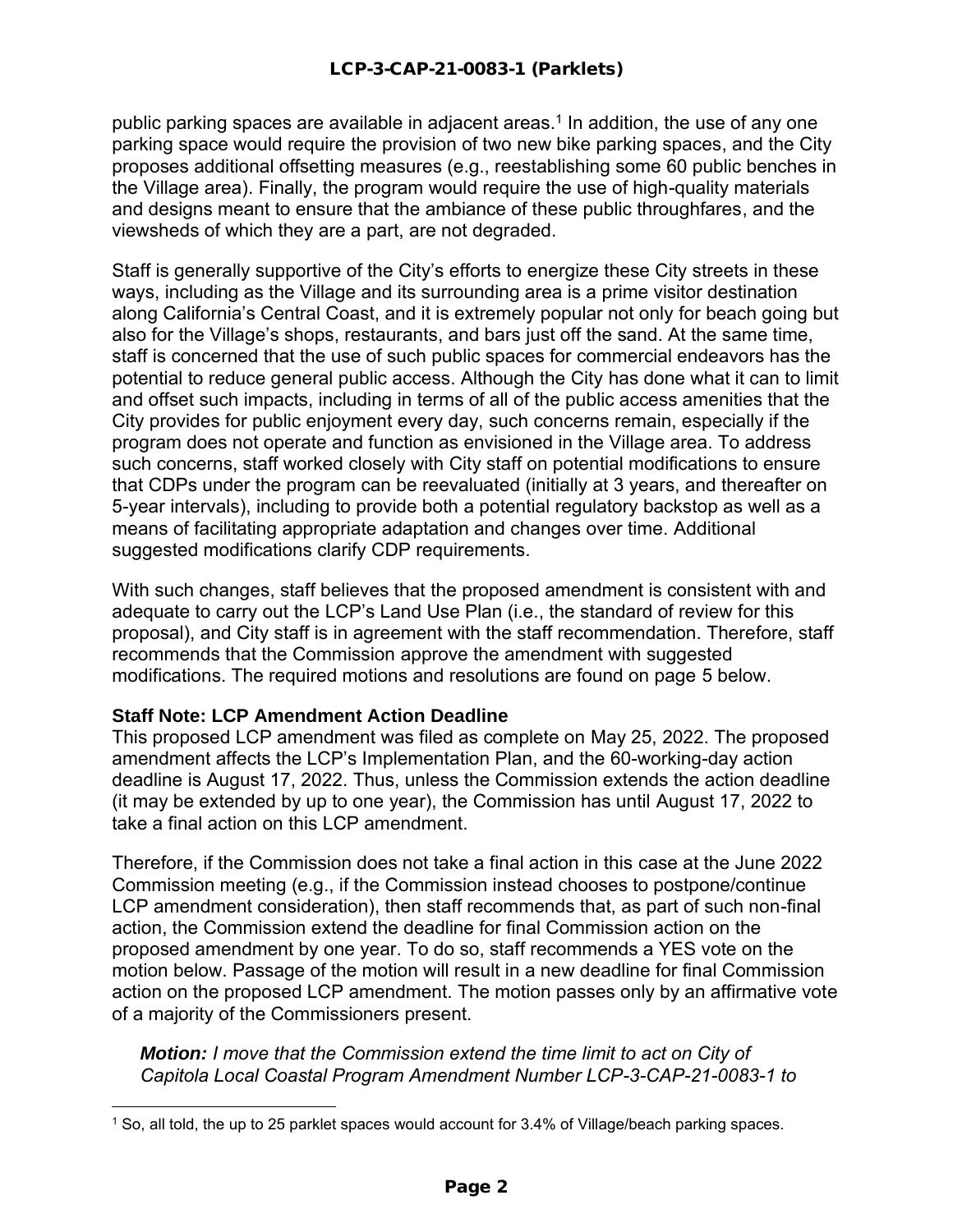*August 17, 2023, and I recommend a yes vote.*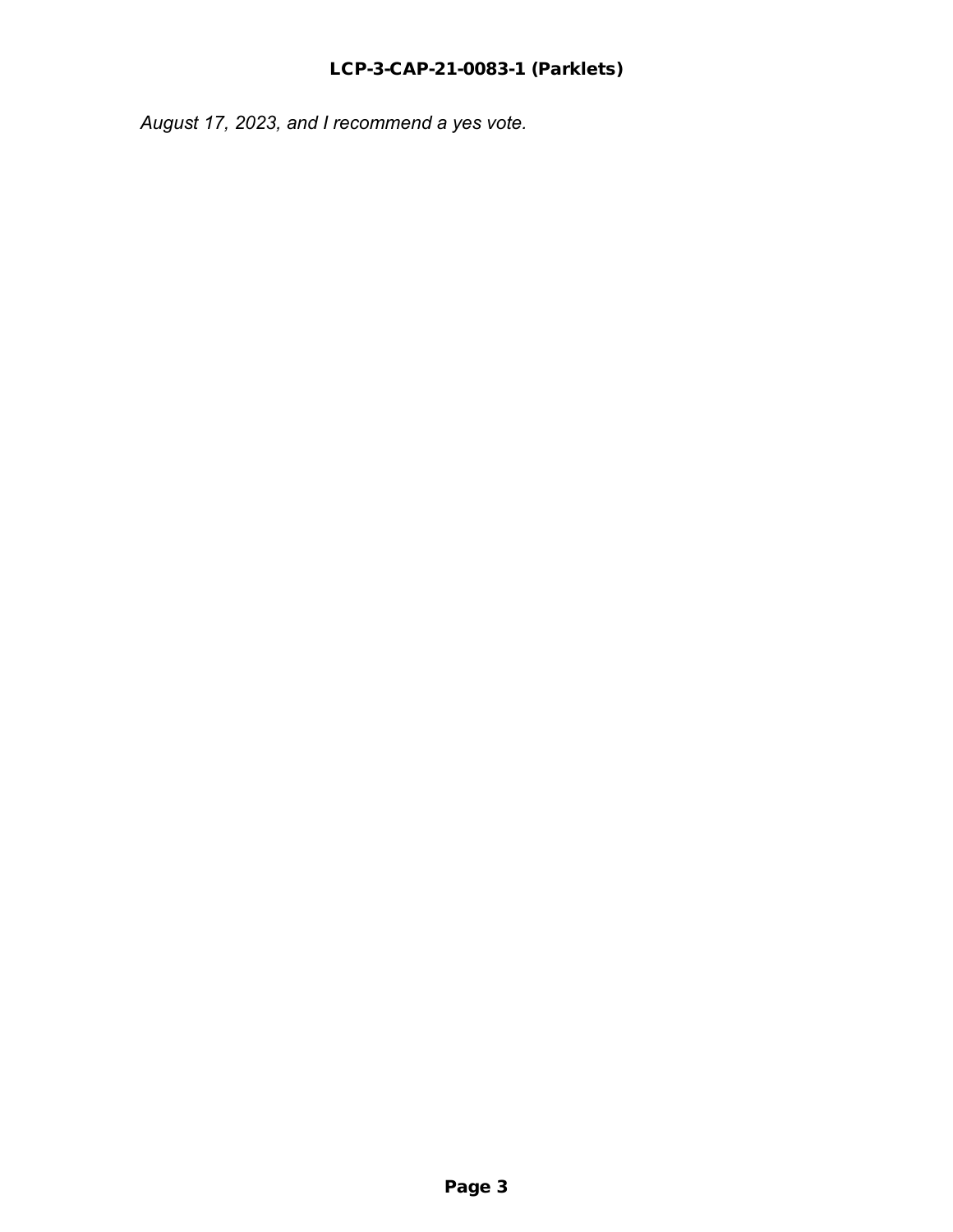# TABLE OF CONTENTS

### **[EXHIBITS](https://documents.coastal.ca.gov/reports/2022/6/f12a/f12a-6-2022-exhibits.pdf)**

Exhibit 1: Proposed IP Amendment Exhibit 2: Proposed IP Amendment with Commission Suggested Modifications Exhibit 3: LCP Zoning Map

### **[CORRESPONDENCE](https://documents.coastal.ca.gov/reports/2022/6/f12a/f12a-6-2022-corresp.pdf)**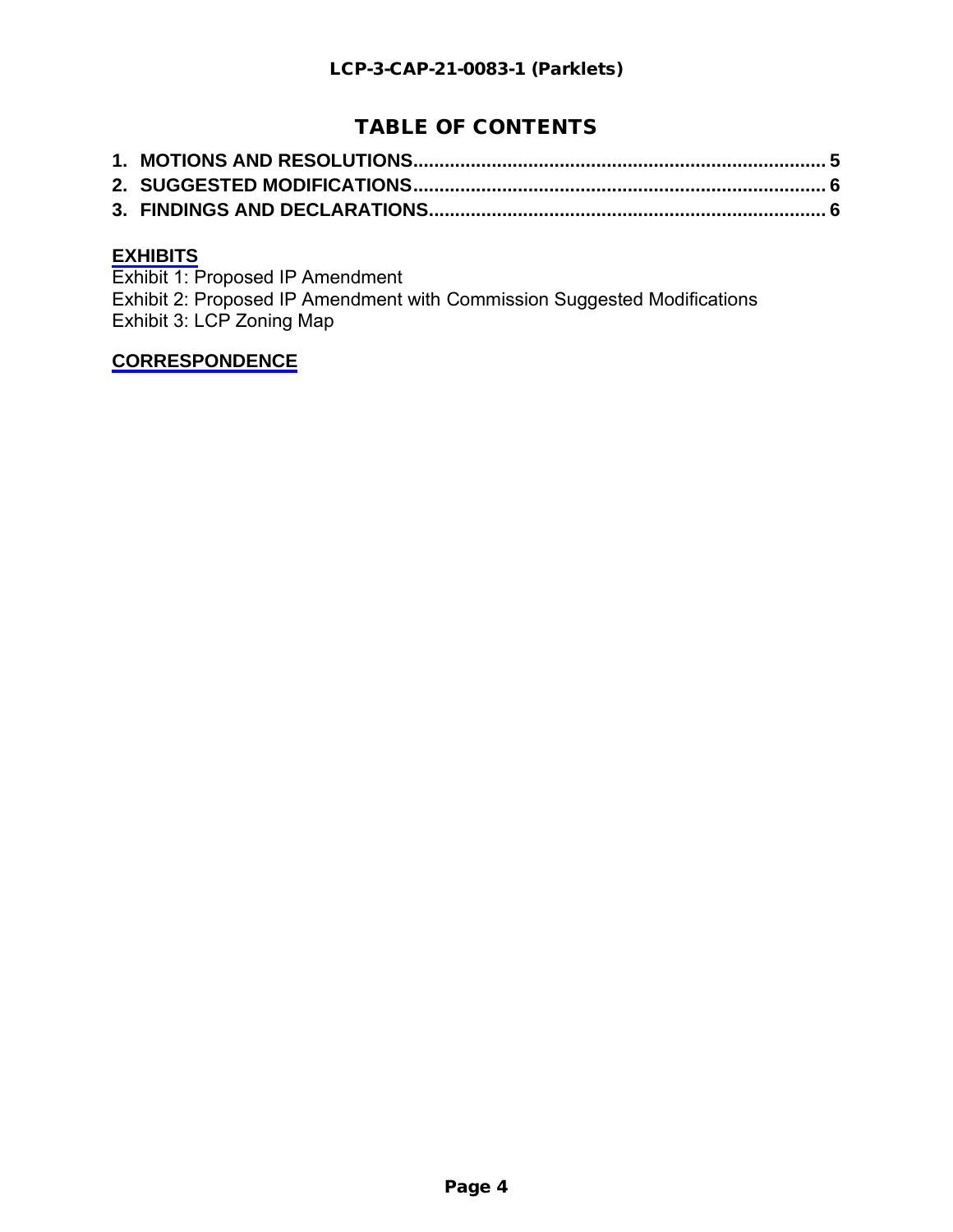# <span id="page-4-0"></span>1. MOTIONS AND RESOLUTIONS

Staff recommends that the Commission, after public hearing, approve the proposed LCP amendment with suggested modifications. To do so, the Commission needs to first deny the amendment as submitted (via voting yes to reject), and then approve it subject to the City making modifications (via voting yes to certify the amendment if it is modified). Each action requires its own motion and vote, and thus the Commission needs to act on two motions to implement this recommendation.

### **A. Deny the Implementation Plan Amendment as submitted**

Staff recommends a **YES** vote on the motion below. Passage of this motion will result in rejection of the Implementation Plan amendment as submitted and adoption of the following resolution. The motion passes only by an affirmative vote of a majority of the Commissioners present.

*Motion: I move that the Commission reject Implementation Plan amendment Number LCP-3-CAP-21-0083-1 as submitted by the City of Capitola, and I recommend a YES vote.*

*Resolution: The Commission hereby denies certification of LCP amendment Number LCP-3-CAP-21-0083-1 as submitted by the City of Capitola and adopts the findings set forth below on grounds that the Implementation Plan amendment as submitted does not meet the requirements of and is not in conformity with the certified Land Use Plan. Certification of the amendment would not meet the requirements of the California Environmental Quality Act, as there are feasible alternatives and mitigation measures that would substantially lessen the significant adverse impacts on the environment that will result from certification of the amendment as submitted.*

**B. Certify the Implementation Plan Amendment with Suggested Modifications** Staff recommends a **YES** vote on the motion below. Passage of this motion will result in certification of the amendment with suggested modifications and the adoption of the following resolution and the findings in this staff report. The motion passes only by an affirmative vote of a majority of the Commissioners present:

*Motion: I move that the Commission certify Implementation Plan amendment Number LCP-3-CAP-21-0083-1 if it is modified as suggested in this staff report, and I recommend a YES vote.* 

*Resolution: The Commission hereby certifies Implementation Plan amendment Number LCP-3-CAP-21-0083-1 if modified as suggested and adopts the findings set forth in this staff report on the grounds that the Implementation Plan amendment with the suggested modifications will meet the requirements of and be in conformity with the certified Land Use Plan. Certification of the amendment if modified as suggested complies with the California Environmental Quality Act because either 1) feasible mitigation measures and/or alternatives have been incorporated to substantially lessen any significant adverse effects of the amendment on the environment, or 2) there are no further feasible alternatives*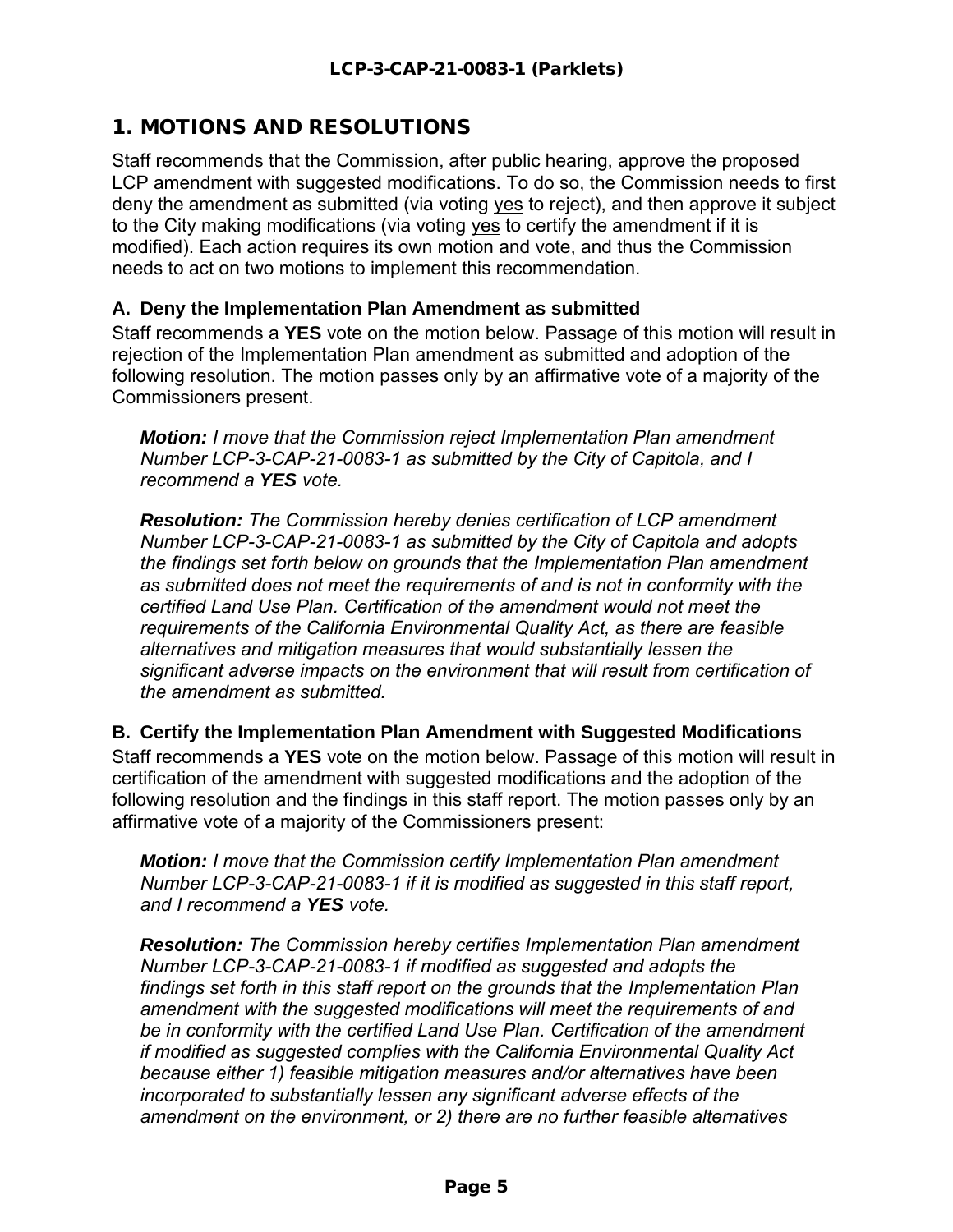*and mitigation measures that would substantially lessen any significant adverse impacts on the environment that will result from certification of the amendment if modified.*

## <span id="page-5-0"></span>2. SUGGESTED MODIFICATIONS

The Commission hereby suggests modifications to the proposed LCP amendment, which are necessary to make the requisite LUP consistency findings. If the City of Capitola accepts the suggested modifications within six months of Commission action (i.e., by December 10, 2022), by formal resolution of the City Council, the modified amendment will become effective upon the Executive Director reporting to the Commission that this acceptance has been properly accomplished. See **Exhibit 2** for suggested modifications, where text in underline and cross-out represents additions and deletions, respectively, proposed by the City, and text in double underline and double cross-out denotes text to be added/deleted by the Commission.

## <span id="page-5-1"></span>3. FINDINGS AND DECLARATIONS

### **A. Description of Proposed LCP Amendment**

The proposed amendment would replace existing LCP Implementation Plan (IP) Section 17.96.170 that regulates sidewalk dining (i.e., where restaurants use portions of public sidewalks for outdoor seating use) with a new section that regulates both sidewalk dining as well as outdoor dining within public parking spaces (i.e., where restaurants use an outdoor dining deck, or "parklet," that converts an existing parking space to a dining pavilion for outside restaurant use). In terms of such parklets, the proposed amendment identifies a series of requirements and procedures to authorize the creation and operation of these outdoor dining decks, much of which emanate from the City's experience from twelve such parklets allowed temporarily as a public safety response to the COVID-19 pandemic starting in 2020. $^{\rm 2}$ 

Specifically, the proposed amendment identifies two types of outdoor dining spaces: sidewalk dining and street dining decks. Sidewalk dining would be defined as "the use of an outdoor sidewalk area within the public-right-of-way, by a private business that is an eating and drinking establishment, for eating and drinking activities." Street dining decks would be defined as "a platform or similar level surface within the public right-ofway and extending beyond the curb and into a roadway or on-street parking area for use by a private business that is an eating or drinking establishment." In essence, sidewalk dining allows for allocating restaurant space on a public sidewalk and a street dining deck allows for allocating restaurant space on a newly constructed platform on a public road/parking space (commonly referred to as a 'parklet'). For both, the amendment proposes siting, design and operational standards and requirements. Sidewalk dining is allowed in the LCP's commercial and visitor-serving zoning districts<sup>3</sup>

<sup>&</sup>lt;sup>2</sup> The City indicates that these temporarily allowed parklets would no longer be allowed two months after Coastal Commission certification of this LCPA, and would need to also meet the new LCP provisions moving forward.

<sup>3</sup> The Mixed-Use Neighborhood (MU-N), Community Commercial (C-C), Regional Commercial (C-R), and Mixed-Use Village (MU-V) zoning districts (see **Exhibit 3**).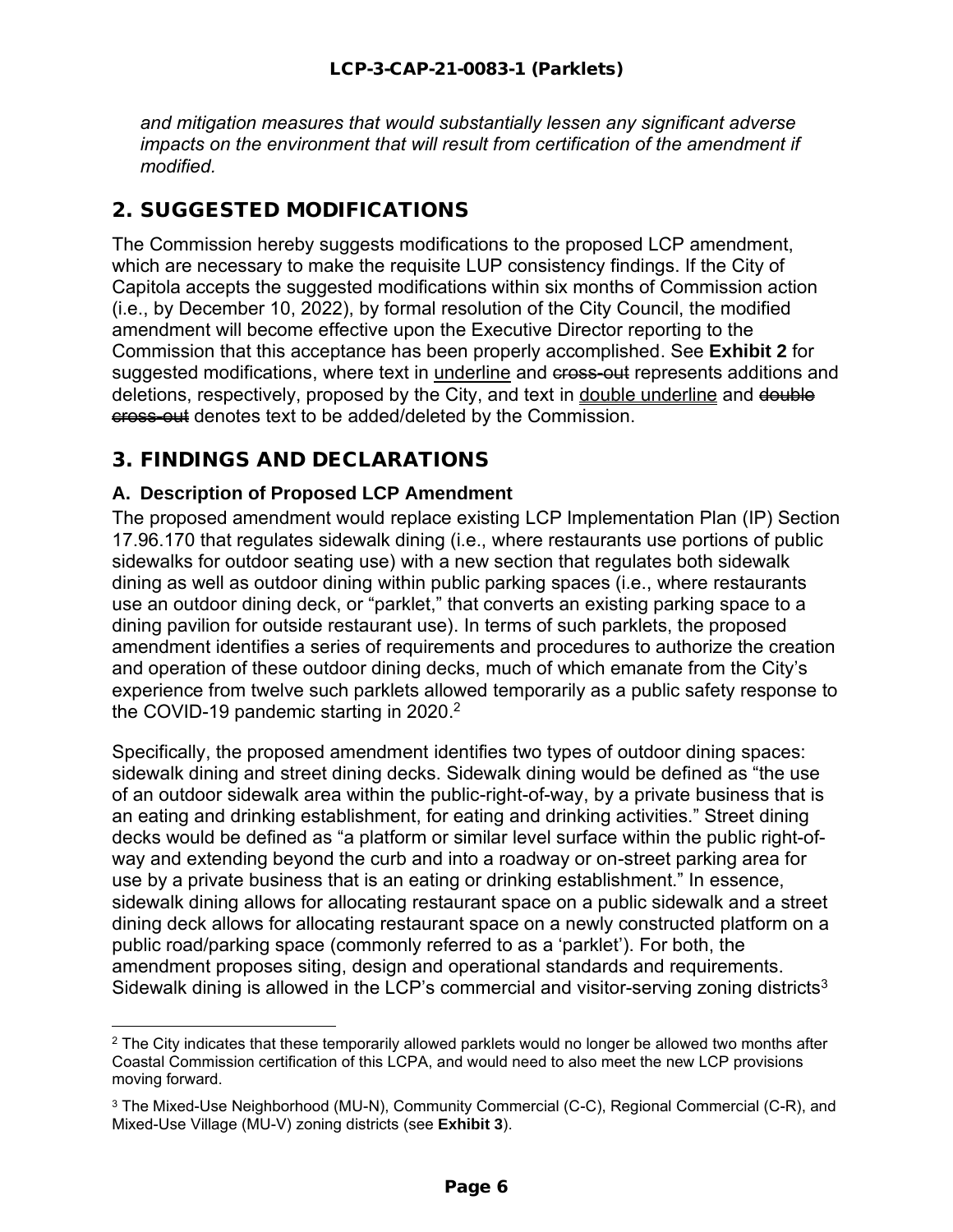immediately adjacent to the restaurant it serves with a minimum of 5 feet of unobstructed sidewalk width in the busy Capitola Village area and 4 feet in other zoning districts. <sup>4</sup> Street dining decks would only be allowed in the Capitola Village area within the LCP's MU-V district on the Esplanade, and Monterey, Capitola, and San Jose Avenues (see **Exhibit 3**). All outdoor dining spaces would be required to be sited and designed so as not to interfere with any utility boxes or other street infrastructure, to use decorative materials such as painted wood and steel, to apply up to one business identification sign, to properly manage trash/recyclables and keep the site clean, to not have any music or amplified sound, and to operate between 7am to 10pm a minimum of 5 days per week. No more than 25 parking spaces would be allowed to be used for street dining decks in the Village, and each parking space taken up by a dining deck would require that either two on-site bike parking spaces (integrated into the dining deck or on restaurant property) be created or an in-lieu fee provided to the City to be used toward creation of a central bike parking location in the Capitola Village area.

Finally, the ordinance specifies the permitting requirements and required findings for all outdoor dining facilities. On the latter, it must be determined that the use of such public space for commercial restaurant purposes is consistent with the LCP, will not adversely impact coastal resources, and is designed in such a manner as to support a safe, inviting, and lively public realm. The amendment also provides for two types of dining decks: a prototype street dining deck (that would use a design pre-authorized and approved by the City) or a custom street dining deck (that could be designed by an individual applicant/business). For the prototype, the City would be the permit holder and would allow individual business to essentially 'sign-on' to its provisions so as to avoid separate CDP review processes for individual dining deck applications, thereby offering a streamlined permitting approach. <sup>5</sup> Conversely, if an individual applicant/business wanted to pursue their own deck designs, then they could apply for their own CDP for a custom deck. In either case, all such decks would be subject to all applicable provisions of the proposed LCP amendment (IP Section 17.96.170) as well as the rest of the City's certified LCP.

Please see **Exhibit 1** for the proposed IP amendment text.

<sup>4</sup> Note that the Capitola Wharf is zoned MU-V, and the proposed amendment would allow for 'sidewalk' seating near the restaurant at the end of the wharf. However, the Wharf is located in the Commission's CDP jurisdiction, where the standard of review for any CDPs is the Coastal Act. So, while the City's LCP, including as amended here, can provide guidance to the Commission should it consider a CDP application for such seating on the Wharf, such guidance is non-binding, and the Commission does not intend its action here on this proposed LCP amendment to have any bearing on its potential future consideration of any such CDP, which would be evaluated against the Coastal Act on its own merits.

<sup>5</sup> Specifically, the City intends to undertake a public process to develop the prototype, and then would apply for a CDP that would be intended to authorize such decks over up to 25 parking spaces in the Village. Then, individual businesses could pursue use of such prototype under the City's CDP, provided such businesses agree to abide and be bound by the CDP's terms and conditions.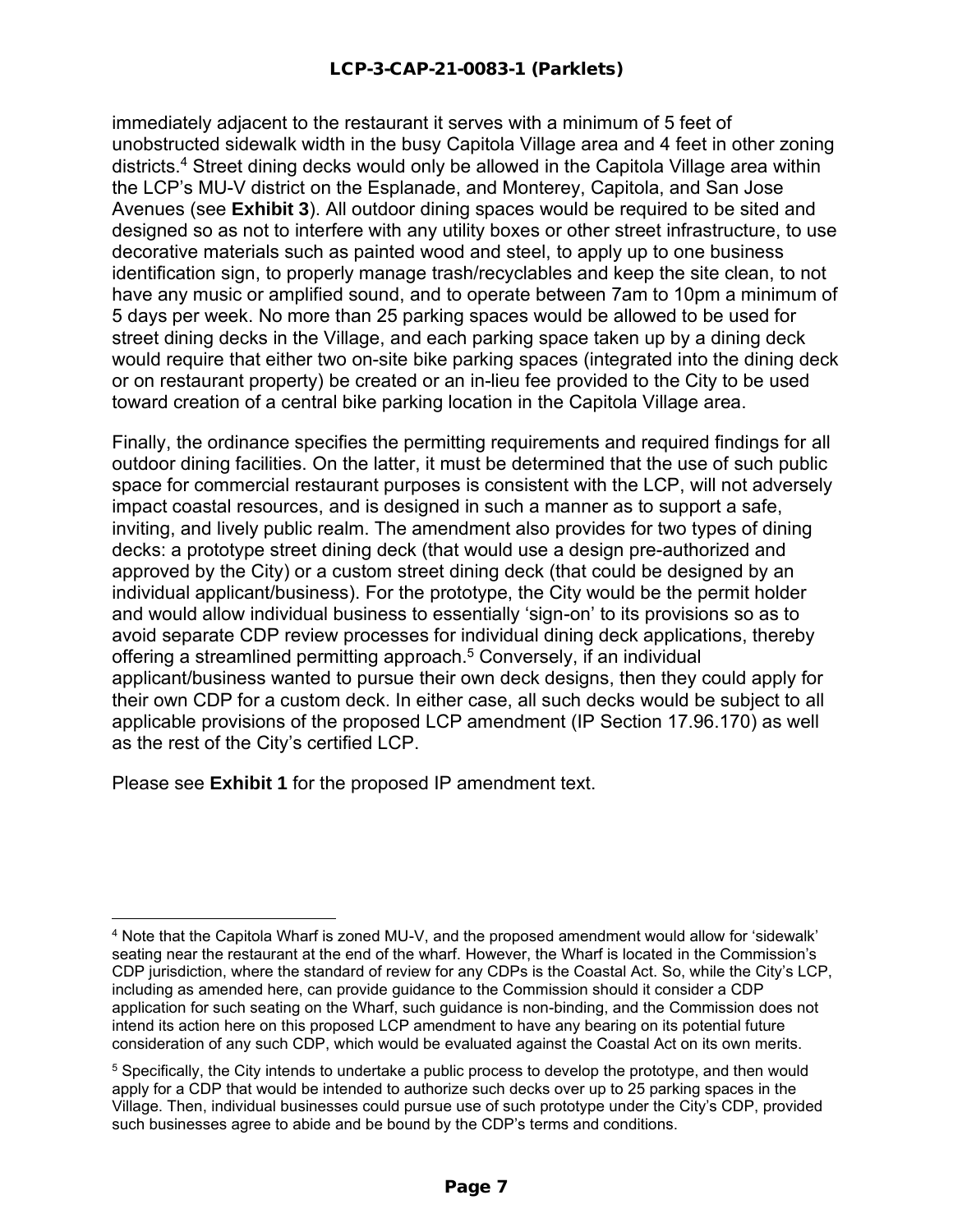### **B. Consistency Analysis**

### *Standard of Review*

The proposed amendment affects the IP component of the City of Capitola LCP. The standard of review for IP amendments is that they must be consistent with and adequate to carry out the policies of the certified LUP.

#### *Applicable Land Use Plan Policies*

The proposed amendment raises primarily public access and public viewshed issues and questions, particularly in the Capitola Village and Wharf areas. Applicable LUP policies include:

*LUP Policy I-1: It shall be the policy of the City of Capitola to maintain and enhance access to Capitola Beach, Village, and Wharf while maintaining and enhancing the existing character of Capitola Village and the surrounding residential areas. The intensity of new development shall be limited to the availability of parking and other alternative transportation systems, such as a shuttle bus and remote parking. Implementation: a) Develop a Capitola Village/Beach parking program that will provide 300 to 400 new parking places for Village Beach users. b) Require adequate parking for new users, such parking to be provided at sites outside the Village area within walking distance or remote and served by shuttle system … c) Protect adjacent residential neighborhoods from parking intrusions while providing for public access to viewpoints and recreation areas. …*

*LUP Policy II-1: It shall be the policy of the City of Capitola to provide safe and adequate pedestrian access to and along the shoreline as designated in the Shoreline Access Plan (see Maps II-1,2, and 3). …*

*LUP Policy II-2: It shall be the policy of the City of Capitola to maintain the existing shuttle bus system so that it serves as an alternative to automobile use and parking within the Village. Furthermore, the City shall continue to seek out and implement other parking alternatives that may become available in the future… . Implementation: a) The City shall continue to provide a free summer beach shuttle program on summer weekends and summer holidays from a remote lot or lots ...*

*LUP Policy II-8: Complete restoration of the wharf as a free access public fishing pier and develop small, low intensity facilities that provide complementing public services (i.e. food service facilities, fishing/boating accessory shop, maintenance and repair operations, water taxi service, public restrooms, etc.). …*

*LUP Policy II-9: Provide adequate parking nearby to support the wharf uses (specifically boat launching activities) and establish operational guidelines that minimize conflicts between pedestrians and Wharf traffic. …*

*LUP Policy II-12: Develop a scheme for safe bicycle connection between Cliff Drive and Park Avenue and improve bicycle parking facilities [in the Capitola Village area]. …*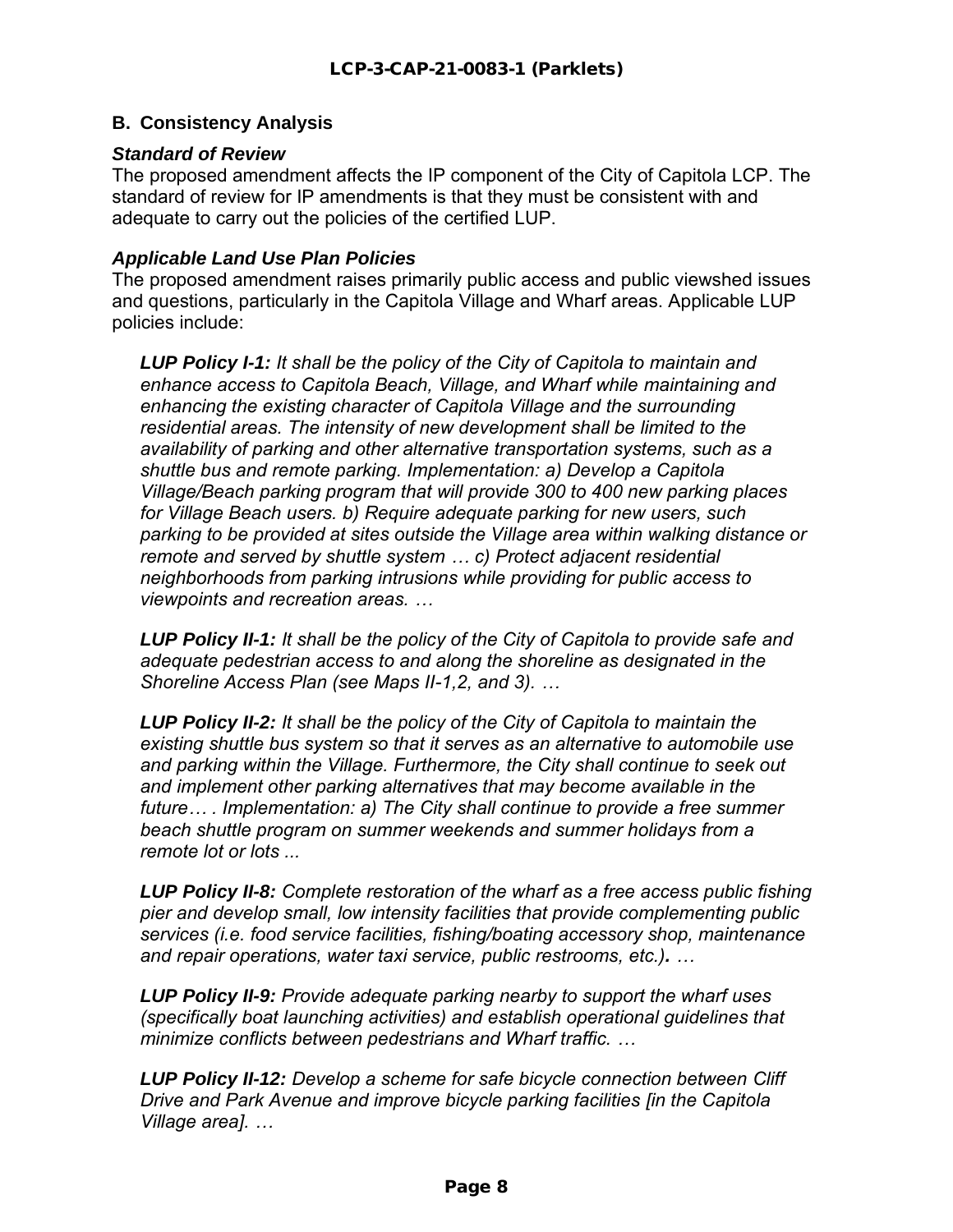*LUP Policy II-14: Maintain a commitment to all existing access walkways and paths to Capitola Beach. …*

*LUP Policy III-1: It shall be the policy of the City of Capitola to maintain the natural features, visual resources, and unique character of the Capitola Village. This includes maintenance of the particular scale and character of Capitola Village, retaining its special ability to serve both Capitola residents and visitors, protecting its natural features and views, and recognizing its historical continuity extending from the Camp Capitola period through the present. A commitment shall be made to maintaining the level of current activity in the Central Village area and/or intensifying activity and increasing capacity only in ways consistent with the current scale and character of Capitola Village…*

*LUP Policy III-5: Permitted development shall not block or detract from public views to and along Capitola's shoreline.*

*LUP Policy III-11: Public spaces and pedestrian paths in Capitola Village should be maintained and improved where necessary. Pedestrian use of these elements should always be of primary importance. Public pathways should be landscaped where appropriate to improve the appearance of the path. …*

*LUP Policy III-12: Maintenance and emphasis on small individual businesses oriented primarily to the pedestrian, and discourage large scale conglomerations of shops surrounded by off-street parking. Establish a desirable range to the size and scale of the Village commercial facilities including square footage and street frontage. The intensity of development shall be limited to the availability of parking or alternative transportation systems such as a shuttle bus and remote parking. Relate sign and access regulations to pedestrian movement and physical character appropriate to particular areas in the Central Village. …*

*LUP Policy IV-1: The City shall designate the following areas as visitor-serving and/or recreation uses: a) The Capitola Village commercial area (retail, restaurants, lodging, etc.)…; c) The Wharf…*

*LUP Policy IV-2: Areas designated as visitor serving and/or recreational shall be reserved for visitor support services or recreational uses. Permissible uses include, but are not limited to hotels, motels, hostels, campgrounds, food and drink service establishments, public facilities, public beaches, public recreation areas or parks, and related rental and retail establishments.*

As is clear from the above policies, the LUP seeks to prioritize public access and visitorserving opportunities in Capitola Village. Capitola Beach and the adjoining Village area are the City's most popular coastal zone visitor destination, and both are in high demand. The Village is also very compact, leading to less than free-flowing vehicular circulation at most times, and parking is at a premium for coastal visitors, especially nearest the beach. Combine all of that with significant pedestrian foot traffic and it is clear that the Village is a vibrant and popular beach-fronting space that can be at times overtaxed by the sheer number of visitors. The LUP recognizes all of this, and it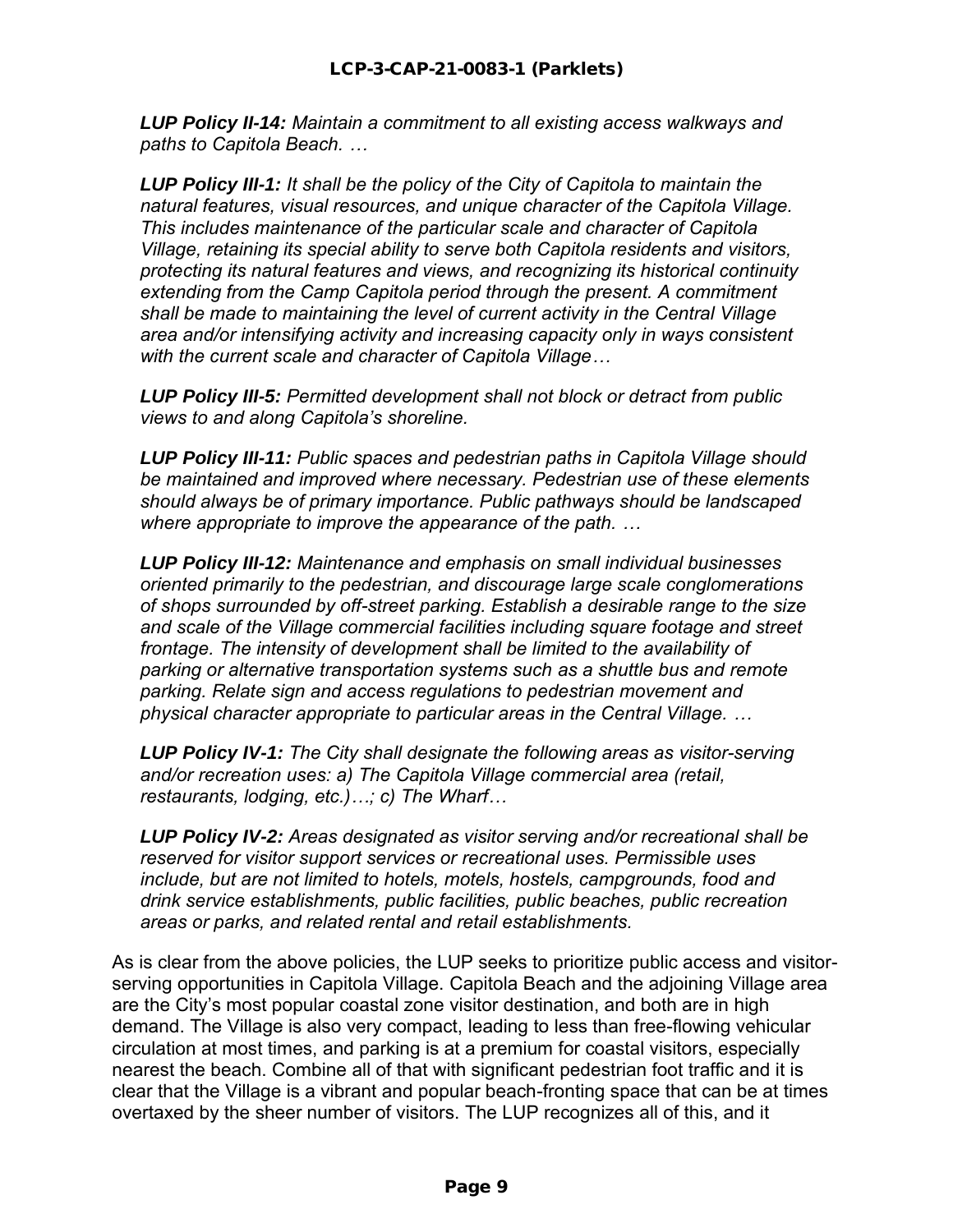includes provisions to provide for the bulk of Village/beach public parking needs immediately outside the Village (mostly within public parking lots just outside of the Village proper) and includes other transportation options such as a free summer beach shuttle and pedestrian connections. Finally, the City's LUP also includes policies geared towards beautifying the City; improving the visual and physical connectivity between the walkways and the adjoining visitor-serving businesses and amenities; and allowing for periodic updates/improvements to continue to improve access/the visitor experience to and through the Village and the beach.

### *Analysis*

The proposed amendment is meant to provide a regulatory vehicle to authorize outdoor restaurant dining in certain portions of the public right-of-way, including in the Village in up to 25 existing public parking spaces. These parklets have grown immensely in popularity in recent years in coastal California, in large part as byproduct of COVID-19 pandemic response and the need to eat and recreate outside, and it is no different in Capitola. The amendment's primary intent is to accommodate a limited number of parklets that can serve to help better activate the street environment and broaden visitor opportunities, all subject to certain limits and standards to protect against potential impacts, particularly related to public coastal access. In particular, any loss of public parking, particularly in heavily trafficked, prime visitor-serving areas such as Capitola Village where parking is already scarce and at a premium, may have impacts to the recreating public, especially those coming from more inland areas and not fortunate enough to live close to such amenities. In other words, while sidewalk dining and parklets can serve as popular opportunities to enliven the public commons by changing and expanding visitor-serving opportunities, such use of the public's space for private commercial use must be balanced against potential public impacts; here primarily in terms of public access and public views.

Capitola Village itself includes 195 public parking spaces, all in the form of on-street parking.<sup>6</sup> In addition, City public parking lots and related areas just outside the Village proper (but within Village/beach walking distance (about a quarter-mile/5-minute walk from the beach)) provide an additional 545 public parking spaces, and have been part of a concerted City effort to move parking and traffic outside the Village core as much as possible.7,8 The maximum of 25 public parking spaces that could be repurposed to

 $6$  According to the City, during summer weekends these Village parking spaces are typically completely occupied between 11am and 4pm daily, and it is not unusual for them to be full on other summer days and other times throughout the year as well.

 $7$  For example, a City project in 2013 added another 220 public parking spaces to this parking lot area, known locally as the (upper and lower) Pacific Cove Parking Lot. The City also provides a free shuttle from the parking lot to the Village and the beach that runs from 8am to 10pm on weekends and holidays between Memorial Day and Labor Day. The City indicates that these lots are rarely full, with full capacity reached about 25 days out of the year for a few hours on each day.

 $^8$  It is noted that all of these public parking areas, both in the Village and in the City parking lot, are currently paid parking. In the evaluation of this amendment, it came to light that although the certified LCP includes a series of specific paid parking parameters for such areas, there is no CDP that authorized such fees. The City is preparing a CDP application to resolve those issues, which will be heard at a later date. In any case, the Commission in its LCP amendment action here intends its action to be neutral in terms of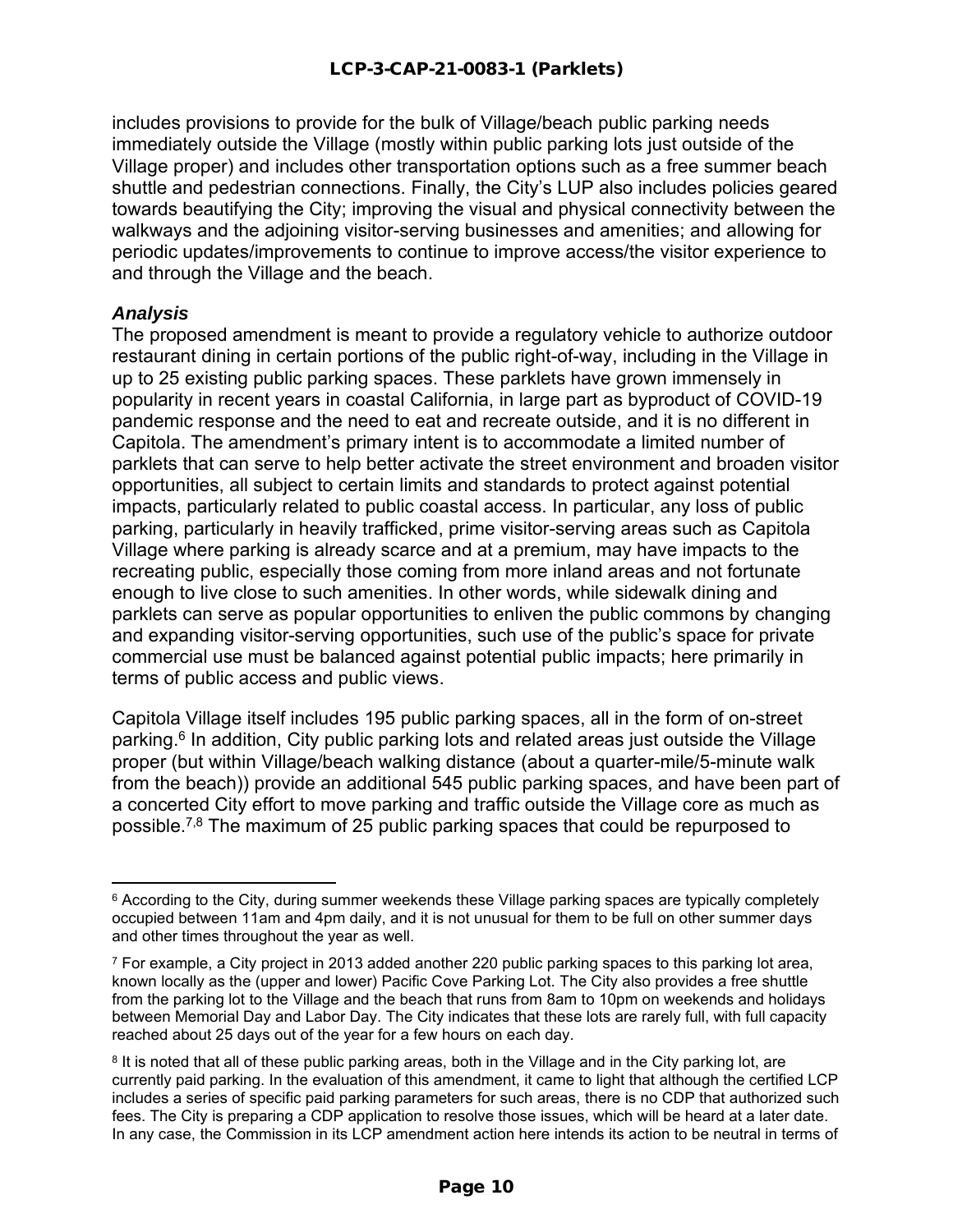visitor-serving commercial use under the proposed program translates to around 13% of all in-Village parking, and around 3% of all public parking available for the Village/beach overall. As such, the City has purposefully limited the program to limit its use of public parking spaces as a means of balancing benefits against potential impacts.

Still, though, those up to 25 parking spaces would no longer be available for public use. The City reasons that their conversion to parklets has its own intrinsic public value that serves to offset the loss of public parking and private commercial restaurant use of public space. For example, during the summer season such parklets can serve as an alternative for visitors to the often-crowded Capitola Beach providing, as the City argues, both an easing of impacts on natural resources at Capitola Beach, and an improved visitor experience. Under the proposed program, parklets are also required to be ADA accessible, offering an easy-to-access option for disabled persons to be able to enjoy with views along the Esplanade and of the coastline. Requirements under the proposed amendment for high-quality dining deck designs – including requirements for use of high-quality, attractive materials, and a prototype design that includes decorative planters and other pedestrian-oriented features – are also intended to help to activate restaurant frontage along the Esplanade and improve the visual character of the Village relative to parked cars. And while some number of parking seekers would be displaced to other available public parking areas, as indicated above, the City has calculated that a single parking space can accommodate up to three dining tables.<sup>9</sup> In other words, the City argues that the benefits to visitors from the program outweigh any impacts to those same visitors. In addition, the use of any parking space for a parklet would require the provision of two new bike parking spaces, and the City proposes additional offsetting measures (e.g., reestablishing some 60 public benches in the Village area). <sup>10</sup> Similar arguments are presented as it relates to sidewalk dining, including ensuring that any such operations allow for a free flow of pedestrians (e.g., at least 5 feet of clear path sidewalk space in the Village). The Commission concurs that the program should be able to operate without significant public access and public view impacts for these reasons.

At the same time, and while the Commission is generally supportive of the City's efforts

such future CDP application, and retains all of its discretion to evaluate such future CDP on its merits at that time independent of its action on this LCP amendment.

<sup>9</sup> With typical 1-hour turnover for a dining party, the City also notes that that translates to up to 9 multiperson dining parties enjoying the space in contrast to one car and its passengers over a 3-hour period, or 27 such dining parties versus 3 cars over a 9-hour period.

 $10$  To this point the City also independently makes a great effort to provide for and enhance public use and enjoyment of the Village and beach areas, and argues that this too can offset any perceived impacts from the program. For example, the City cites to its popular Junior Lifeguard program (serving around 1,000 children each summer); public restrooms at both Esplanade Park (just above the beach) and Capitola Wharf; on-duty lifeguards 7 days a week, and staff dedicated to trash removal on weekends throughout the year. The City also points to its upcoming efforts to rehabilitate the Capitola Wharf (an over \$8 million enhancement project) and opportunities for better regional multi-modal tie-ins via an electric bikeshare partnership (between Santa Cruz County, the Cities of Santa Cruz, Capitola, and Watsonville, and U.C. Santa Cruz and Cabrillo College) as well as upcoming Regional Transportation Commission bike and pedestrian trail improvements slated for the Santa Cruz Branch Line corridor that runs right through Capitola (and just inland of the Village).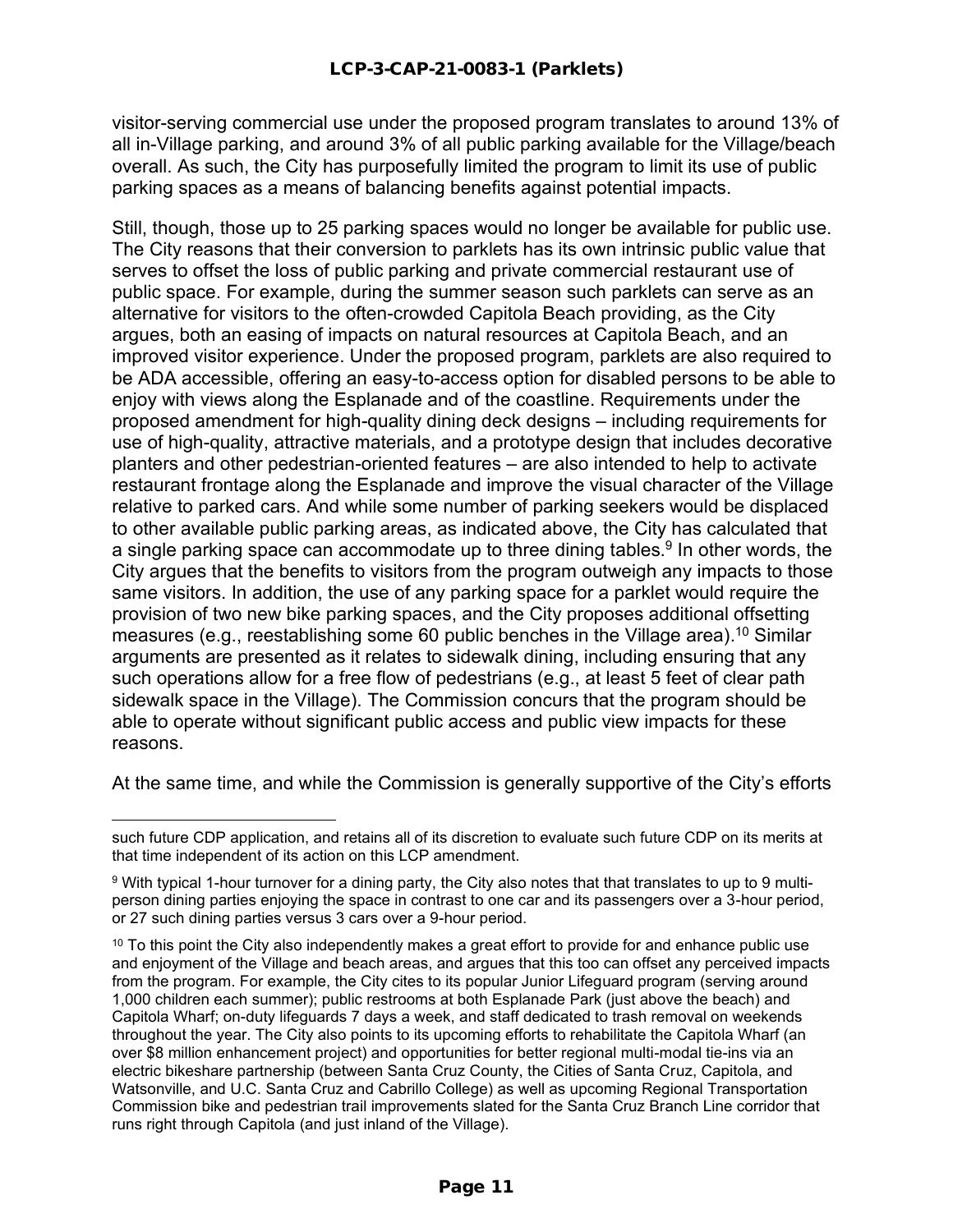to energize these City streets in these ways, including as the Village and its surrounding area is a prime visitor destination along California's Central Coast, and it is extremely popular not only for beach going but also for the Village's shops, restaurants, and bars just off the sand, the Commission is also clear-eyed that the use of such public spaces for commercial endeavors has the potential to reduce general public access. Although the City has done what it can to limit and offset such impacts, including in terms of all of the public access amenities that the City provides for public enjoyment every day, such concerns remain, especially if the program does not operate and function as envisioned in the Village area. To address such concerns, it is appropriate to provide for periodic reevaluation, including to provide both a potential regulatory backstop as well as a means of facilitating appropriate adaptation and changes over time. Suggested modifications are thus included to require a 3-year recertification of CDPs issued under the program upon review for LCP consistency and changed circumstances in regard to impacts to coastal resources, and subsequent required recertification every 5 years thereafter. This modification is necessary for timely review of program performance and to allow for correction where necessary, as well as to build-in an opportunity to evaluate the overall program and alternatives at the same time. See **Exhibit 3** for suggested modifications.

And finally, while the amendment lists the requirements and findings needed for City Administrative and Design Permits, and mentions that a CDP is also needed in the coastal zone in conformance with the LCP, it is a bit unclear which standards are intended to govern CDP review. Suggested modifications thus make clear that all LCP requirements, including those specified in this amendment, are applicable standards of review for CDP purposes. Again, see **Exhibit 3** for suggested modifications.

As so modified, the IP amendment can be found consistent with the City of Capitola's certified LUP.

### **C. California Environmental Quality Act (CEQA)**

CEQA Section 21080.5(d)(2)(A) prohibits a proposed LCP or LCP amendment from being approved if there are feasible alternatives and/or feasible mitigation measures available that would substantially lessen any significant adverse effect that the LCP or LCP amendment may have on the environment. Although local governments are not required to satisfy CEQA in terms of local preparation and adoption of LCPs and LCP amendments, many local governments use the CEQA process to develop information about proposed LCPs and LCP amendments, including to help facilitate Coastal Act review. In this case, the City exempted the proposed amendment from environmental review, citing CEQA Sections 15305 and 15311, which provide for categorical exemption from CEQA in the case of minor alterations of land use limitations (Section 15305) and accessory structures (Section 15311).

The Coastal Commission is not exempt from satisfying CEQA requirements with respect to LCPs and LCP amendments, but the Commission's LCP/LCP amendment review, approval, and certification process has been certified by the Secretary of the Natural Resources Agency as being the functional equivalent of the environmental review required by CEQA (CCR Section 15251(f)). Accordingly, in fulfilling that review, this report has discussed the relevant coastal resource issues with the proposal, has